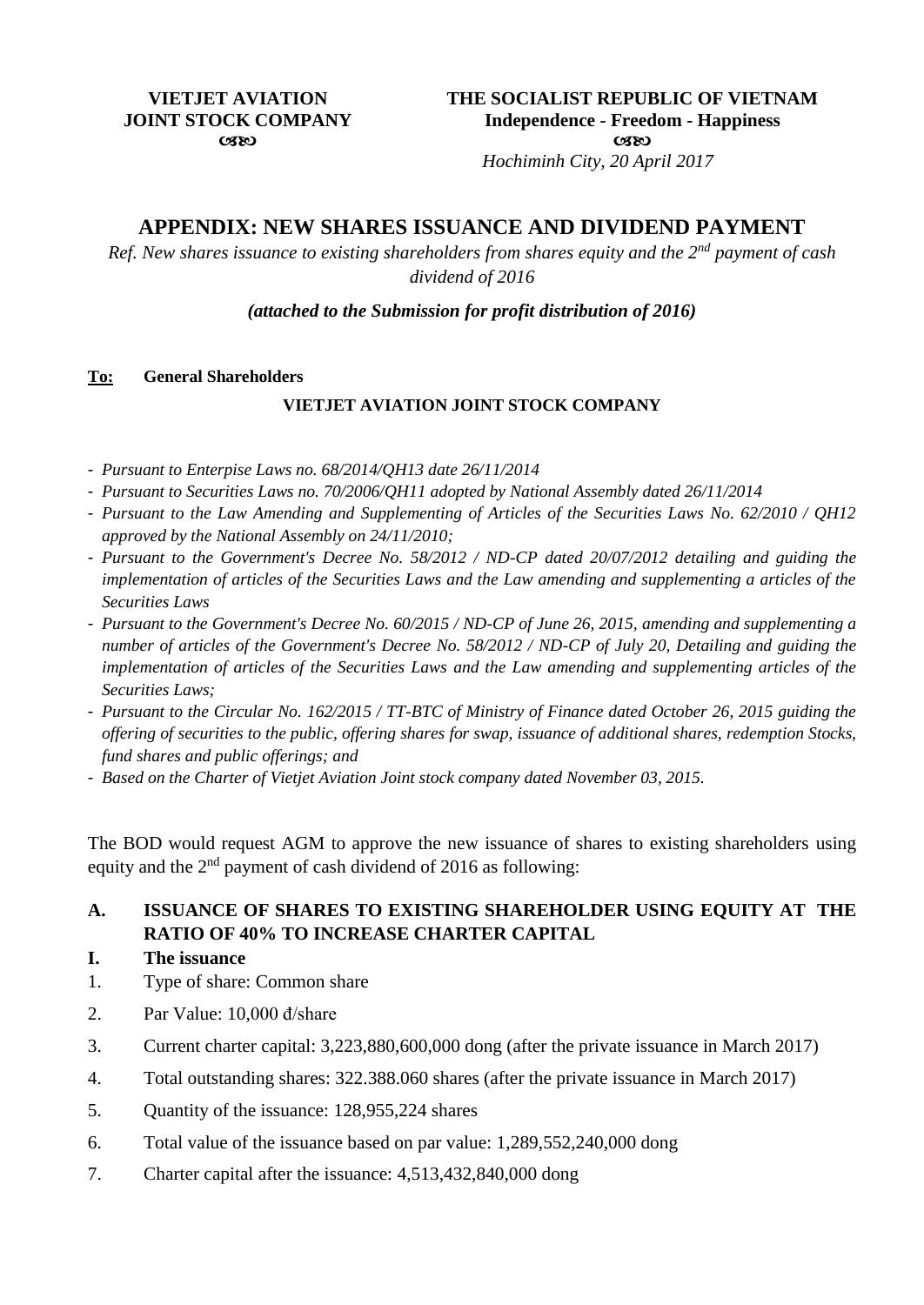- 8. Beneficiaries: Shareholders as in the list at book closing date to be entitled to receive new shares issued from share equity. Treasury shares (if any) are not entitled to this benefit.
- 9. Issuance ratio: 100: 40 (shareholder owns 100 shares will receive 40 new shares)
- 10. Legitimate source for the share issuance from equity: undistributed profit after taxes and shares capital surplus.
- 11. Transferable restrictions: Not applicable
- 12. Transfer of rights: Not applicable
- 13. Handling for undistributed shares
	- For the shares issued to existing shareholders, the odd quantity will be rounded down to the unit;
	- AGM authorizes the BOD to distribute quantity of rounded shares to existing shareholder at the price of 10,000 dong/share.
- 14. In case the approved distribution period has expired (including extended period), if there is undistributed shares remaining, these shares shall be deemed void, BOD shall decide on the termination of the issuance.
- 15. Timeline of the issuance: BOD is authorized to decide appropriate timing in 2017 to execute the issuance after AGM approval and SSC's approval.

# **II. INCREASE CHARTER CAPITAL AND AMENDING CHARTER CAPITAL IN CHARTER CAPITAL**

The Board of Directors request AGM's approval work with relevant authorities to increase the charter capital and to amend the charter capital in the company charter based on the actual issuance results.

## **III. APPROVE THE REGISTRATION, DEPOSITORY THE NEW SHARE ISSUED**

Approve the registration, depository to VSD and additional listing of new share issued to HSX.

## **IV. THE BOARD OF DIRECTORS**

AGM authorizes the Chairman of the BOD and legal representative to conduct the following activities, including but not limited to:

- Decide appropriate timing for the issuance
- To supplement or adjust the issuance plan if requested by SSC, HSX and other relevant government agencies and / or to ensure compliance with relevant laws, and / or make decisions and to carry out the work that are necessary to complete the issuance;
- To implement procedures and decide appropriate timing for additional listing at HSX and depository at VSD for the actual additional shares issued;
- To handle undistributed shares
- To carry out necessary procedures for completion of the issuance following terms in the Charter and current applicable laws.